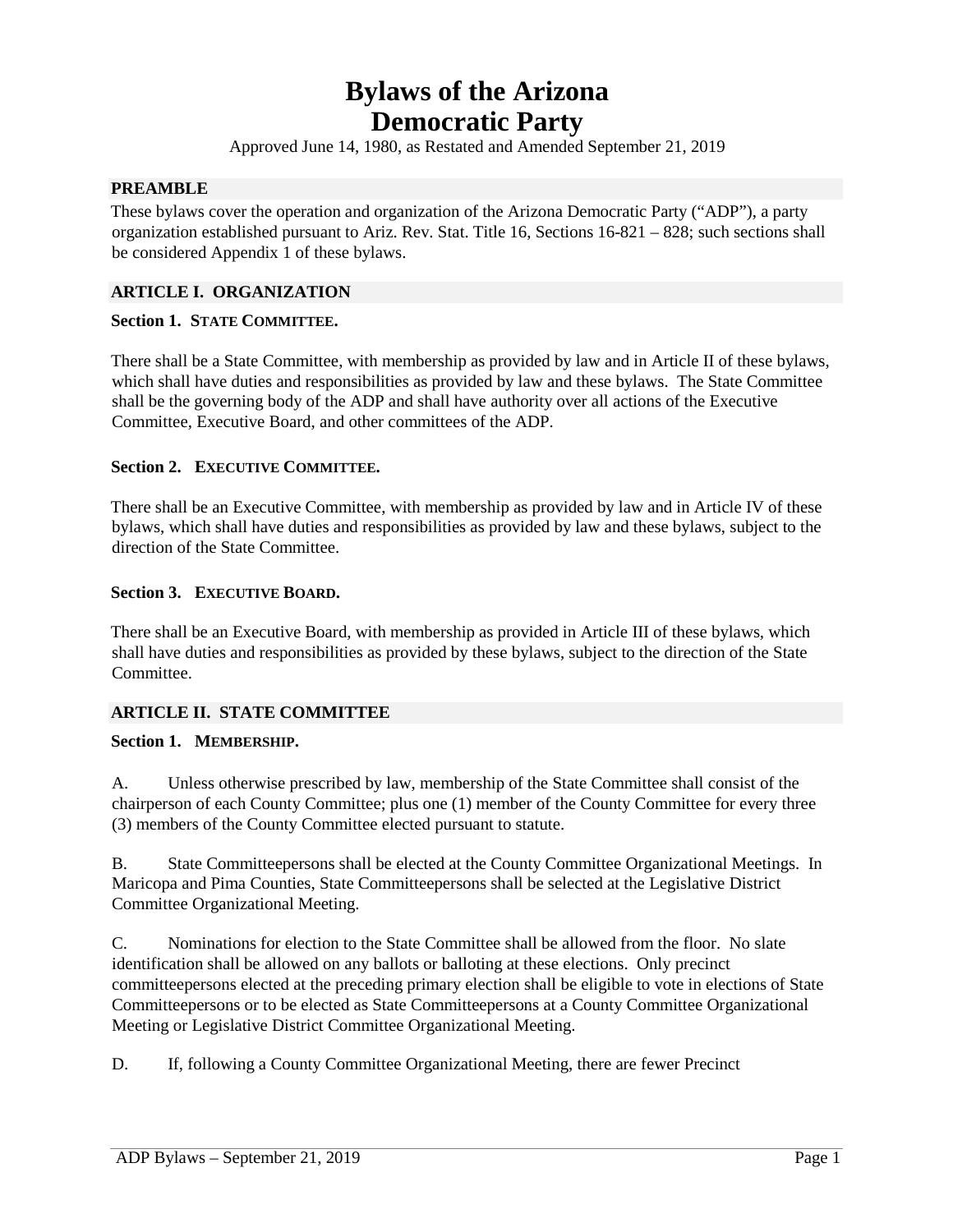Committeepersons elected to the State Committee than the number of slots to which that county is entitled pursuant to Section 1(A) of this Article II, the County Committee Chair may recommend duly appointed Precinct Committeeperson(s) to the State Chair to fill the vacant State Committeeperson slot(s) for that County. Any such appointed State Committeeperson shall be entitled to all the duties and responsibilities of elected State Committeepersons except the right to vote at the State Committee Organizational Meeting.

E. Following the State Committee Organizational Meeting, vacancies in the State Committee may be filled by any precinct committeeperson pursuant to statutory procedure, and Section 5 of this Article.

# **Section 2. STATE COMMITTEE ORGANIZATIONAL MEETINGS.**

A. The State Committee shall hold a biennial State Committee Organizational Meeting in Phoenix no earlier than ten (10) days after the last County Committee Organizational Meeting and in any event no later than the fourth (4th) Saturday in January following a general election.

B. At each State Committee Organizational Meeting, the newly elected State Chair shall provide a calendar of dates for the next consecutive eight (8) State Committee meetings; provided that such dates may be subject to change as circumstances require.

C. The State Committee Organizational Meeting shall be governed by the requirements set forth in Article VIII of these bylaws.

# **Section 3. DUTIES OF THE STATE COMMITTEEPERSONS.**

The duties of a State Committeeperson shall include, but not be limited to, the following: (a) canvass and campaign only on behalf of Democratic candidates; (b) assist in registration programs and in turning out a maximum Democratic vote; (c) support the ADP as well as his/her County and Legislative District Committees; (d) encourage financial support of the ADP, his/her County and Legislative District Committees; and (e) protect and defend the Constitution and laws of the United States and the State of Arizona.

#### **Section 4. DEEMED RESIGNATION FROM THE STATE COMMITTEE.**

A. A State Committeeperson shall be deemed to have resigned from the State Committee upon any of the following events:

- 1. The State Committeeperson fails without reasonable explanation to attend in person or by proxy three (3) consecutive meetings of the State Committee; or
- 2. If it is the opinion of two-thirds (2/3) of the total membership of the body that elected a State Committeeperson, as expressed by a vote at a regular or specially called meeting of that body, that the State Committeeperson has refused or neglected his/her duties; or
- 3. The State Committeeperson has publicly supported an opposition candidate in a partisan election.
- 4. The State Committeeperson fails to comply with the Conflict of Interest Policy and/or fails to disclose a real or potential conflict of interest.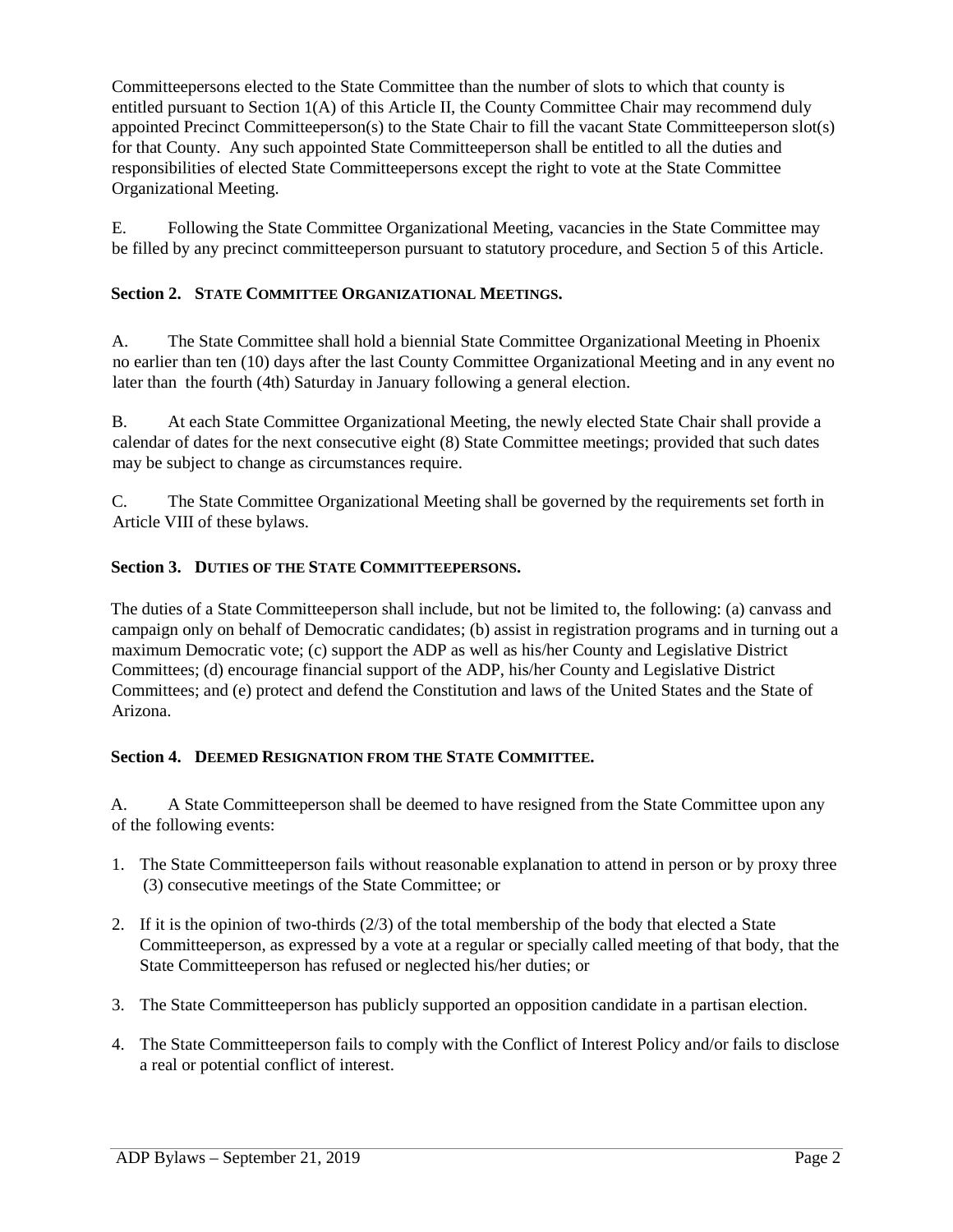B. Following a deemed resignation, as described in this Section, the County Chair of the county in which the State Committeeperson resides shall notify the State Committeeperson that because of his/her actions, s/he is deemed to have resigned. The State Committeeperson may appeal such a decision to the County Committee for reinstatement. The State Chair shall be notified of the steps in the aforesaid actions before any such action shall become final. If a State Committeeperson wishes to further appeal his/her deemed resignation, the Executive Committee shall act as final board of arbitrators. The decision reached by the Executive Committee shall be final.

# **Section 5. VACANCIES.**

- A. A vacancy in the State Committee shall occur upon any of the following events:
- 1. When a State Committeeperson (a) dies, (b) resigns, (c) fails to maintain Democratic registration, (d) is removed by cause, or (e) otherwise ceases to be a member of his/her county committee;
- 2. When a State Committeeperson originally elected in a county with a population of less than five hundred thousand (500,000) persons moves from that county.
- 3. When a State Committeeperson originally elected in a Legislative District located in a county with a population of five hundred thousand (500,000) or more persons moves from that Legislative District.

B. A State Committeeperson position shall be filled within fifteen (15) days of the occurrence of a vacancy as follows:

- 1. In counties with populations of less than five hundred thousand (500,000) persons, such vacancy shall be filled by appointment made by the State Chair with the advice and consent of the County Chair of the county in which the vacancy occurred, and shall be filled by a qualified person who resides in the same County in which the vacancy occurred.
- 2. In counties with populations of five hundred thousand (500,000) or more persons, such vacancy shall be filled by appointment made by the State Chair with the advice and consent of the County Chair of the county in which the vacancy occurred and the District Chair of the Legislative District in which the vacancy occurred, and shall be filled by a qualified person who resides in the same district in which the vacancy occurred.

# **Section 6. MEETINGS.**

The State Committee shall meet at least three times in a calendar year.

# **ARTICLE III. STATE COMMITTEE OFFICERS**

# **Section 1. OFFICERS.**

A. The statutory officers, Chair, Secretary, and Treasurer, shall be elected at each State Committee Organizational Meeting.

B. At the State Committee Organizational Meeting, the State Committee shall also elect from its membership, under procedures set forth in Section 2 of this Article, the following additional State Committee Officers: (1) First Vice-Chair, who shall identify with a different gender and be of a different county of residence as the Chair; (2) Senior Vice-Chair, who shall identify with a different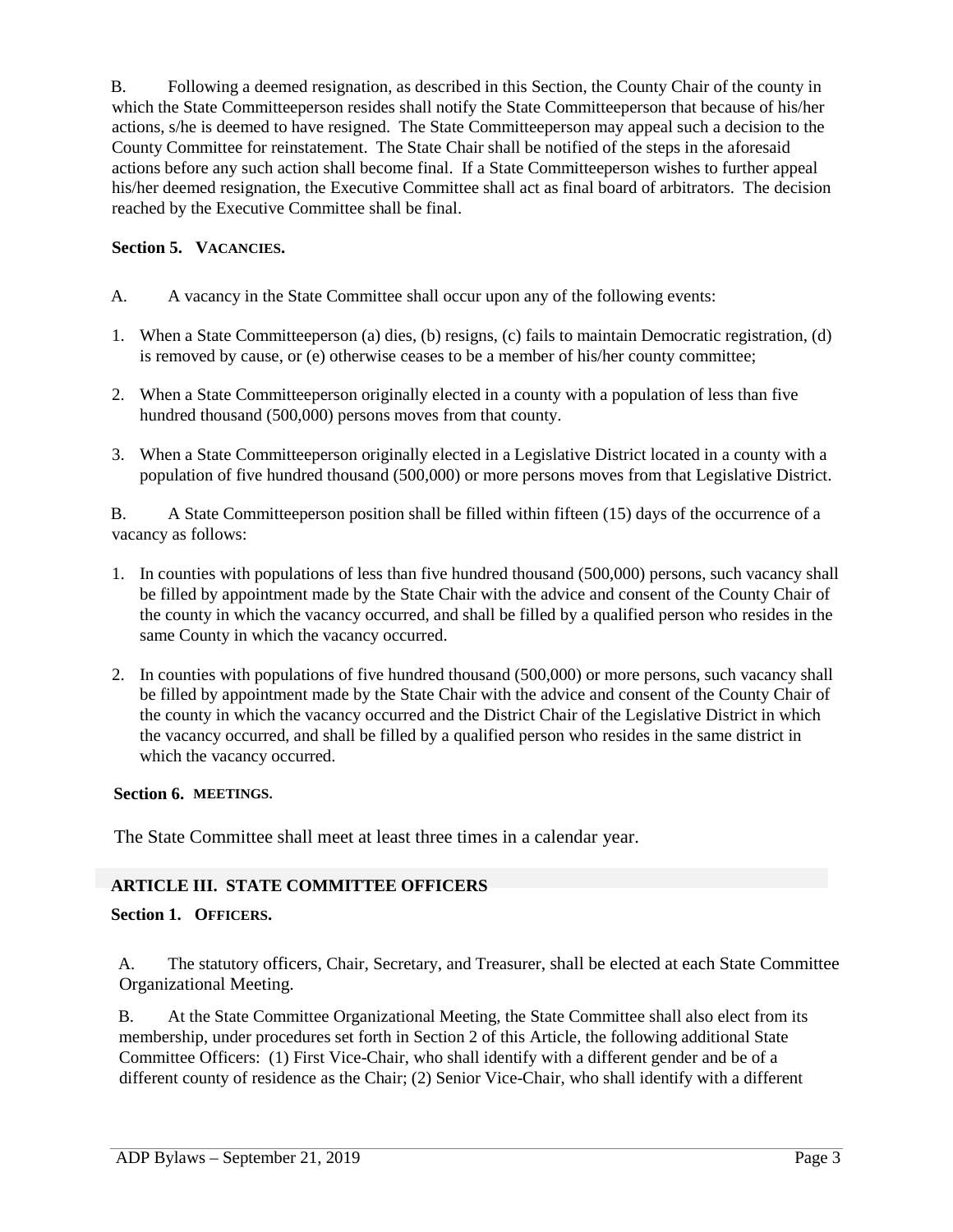gender than the First Vice Chair, and be of a different county of residence as the Chair; (3) Six (6) Vice Chairs, no more than three  $(3)$  of the six  $(6)$  may identify as the same gender;  $(4)$  Educational Coordinator; and (5) Affirmative Action Moderator. No more than four (4) of the eight (8) Vice-Chairs shall be elected from the same county. The First Vice-Chair and Senior Vice-Chair shall be the highestranking.

C. The Sergeant-at-Arms shall be a non-voting State Committee Officer and shall be appointed by the State Chair.

D. The Democratic National Committee Members who are elected pursuant to Article X, Section 2 also shall be State Committee Officers.

# **Section 2. ELECTION OF OFFICERS.**

A. All nominations for State Committee officers to be elected pursuant to this Article shall be made from the floor of the State Committee Organizational Meeting and no slate identification shall be allowed on any ballots or balloting at these elections.

B. Any duly elected or appointed State Committeeperson may be eligible for any elective office, but no person shall be nominated as a candidate without the consent of such person having first been obtained.

C. In all cases where there is more than one (1) candidate for office, voting shall be conducted by individual ballot. To be elected, a person must receive votes on a majority of ballots cast. If a second or subsequent ballot is necessary, the name of the candidate with the lowest vote total from the preceding ballot shall be excluded from the subsequent ballot. The same procedure shall be followed until a nominee shall have received votes on a majority of ballots cast.

D. An automatic recount shall be performed if (1) the number of votes cast is greater than the number of committeepersons present in person or represented by proxy; or (2) the ballot shall result in the election of an officer rather than only the elimination of a candidate and there is a margin of less than six (6) votes between the elected officer and the next candidate.

E. No county shall bind itself to the "unit rule," under which all votes from that county are cast for the candidate preferred by a majority of the county delegates.

F. State Committee Officers shall be elected in the following order: State Chair; First Vice-Chair; Senior Vice-Chair; remaining Vice-Chairs; Secretary; Treasurer; Educational Coordinator; and Affirmative Action Moderator.

# **Section 3. DUTIES OF OFFICERS.**

In addition to their duties as State Committeepersons, the duties of the State Committee Officers shall be as follows:

- A. *State Chair*.
- 1. The duties of the State Chair shall be to (a) direct the affairs of the ADP and be the spokesperson for the ADP; (b) preside over all meetings of the State Committee, the Executive Committee, the Executive Board and ADP Conventions or meetings as may be held; (c) submit a proposal for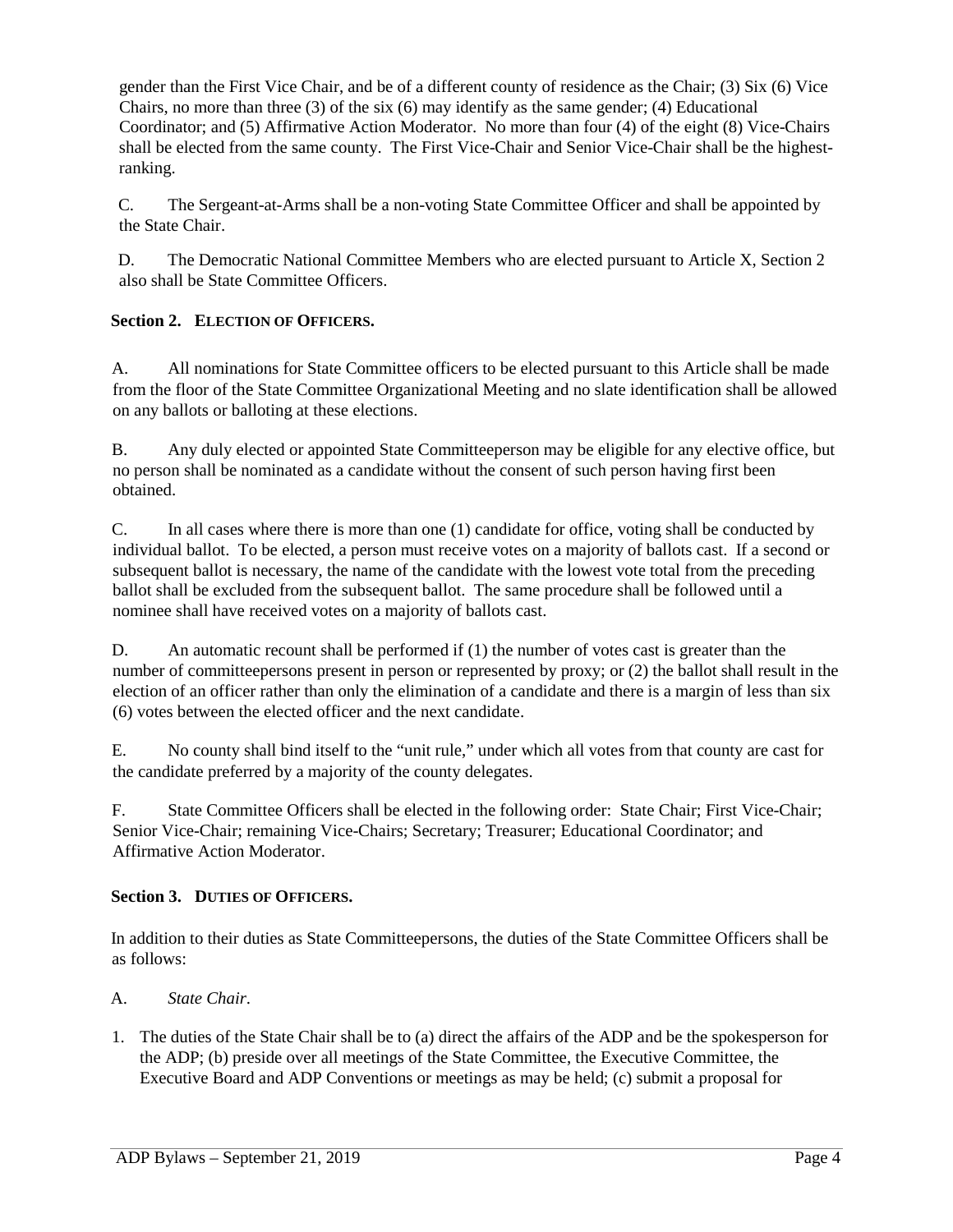approval for an annual budget to the Executive Committee; (d) after consultation with the Executive Board, assign appropriate duties to all Vice-Chairpersons; (e) after consultation with the Executive Board, appoint such Committees as required by these bylaws or deemed necessary by the Chair to carry out the programs and policies of the ADP; (f) direct the central office of the ADP and other offices that it may establish; (g) appoint State Committee Staff pursuant to Subsection (2) of this Section A; and (h) perform other duties as set forth in these bylaws.

2. The State Chair shall also have the duty to appoint state committee staff, as follows:

(a) The State Chair shall, after consultation with the Executive Board, appoint such staff, including counsel, as may be helpful to carry on the duties of the ADP. No such appointment shall extend beyond the term of the chair. Staff shall serve at the pleasure of the chair.

(b) The State Chair shall consult with regional and local officers in local staffing decisions. Specifically, the State Chair shall consult with County Chairs about the staffing and job descriptions of campaign workers based in their counties.

B. *First Vice-Chair*. The duties of the First Vice-Chair shall be to (1) assist the State Chair in the performance of his/her duties; (2) act in the State Chair's stead in his/her absence; (3) serve as a member of the DNC according to its rules; (4) attend meetings of the DNC along with the State Chair; and (5) perform other duties as are assigned by the State Chair. The First Vice-Chair shall be first in succession to the State Chair.

C. *Senior Vice-Chair*. The duties of the Senior Vice-Chair shall be to (1) serve as a member of the Rules Committee established pursuant to Article VI Section 2 of these bylaws; (2) substitute for the State Chair and the First Vice-Chair if both are temporarily unable to perform their duties; and (3) perform other duties as are assigned by the State Chair. The Senior Vice-Chair shall be second in succession to the State Chair, after the First Vice-Chair.

D. *Vice-Chairpersons*. The duties of all Vice-Chairpersons shall be to perform such duties as are assigned to them by the State Chair.

E. *Secretary*. The duties of the Secretary shall be to (1) keep records of all meetings of the State Committee, the Executive Board, and the Executive Committee; (2) provide written or electronic copies of minutes to the members of the respective committee or board and to all county chairs in a timely manner; (3) maintain a roll of members of the State Committee; (4) maintain a copy of formal reports of the State Committee's officers, committees, and sub-committees; (5) maintain a copy of all resolutions adopted by the State Committee; (6) ensure that a written record of all meetings is kept on file at the ADP headquarters, with the exception of Executive Sessions; and (6) perform such other duties as are assigned by the State Chair.

F. *Treasurer*. The duties of the Treasurer shall be to (1) serve as the custodian of all funds and securities of the ADP; (2) maintain adequate records pertaining to the finances of the ADP and file all required federal and state reports; (3) be responsible for the financial affairs of the ADP; (4) prepare an annual report for each fiscal year within forty-five (45) days of its closure for distribution at the next State Committee meeting; (5) serve as a member of any committee pertaining to finance or that receives or disburses funds; (6) at least once a month, to the extent that funds are available and expenditures are authorized by law, pay outstanding bills which are those bills that have been duly incurred within the current budget as permitted by these bylaws; (7) disburse funds in accordance with the direction of the Executive Board; and (8) perform other duties as set forth in these bylaws. Where the legality of expenditure is questioned by the Treasurer, the opinion of legal counsel is final.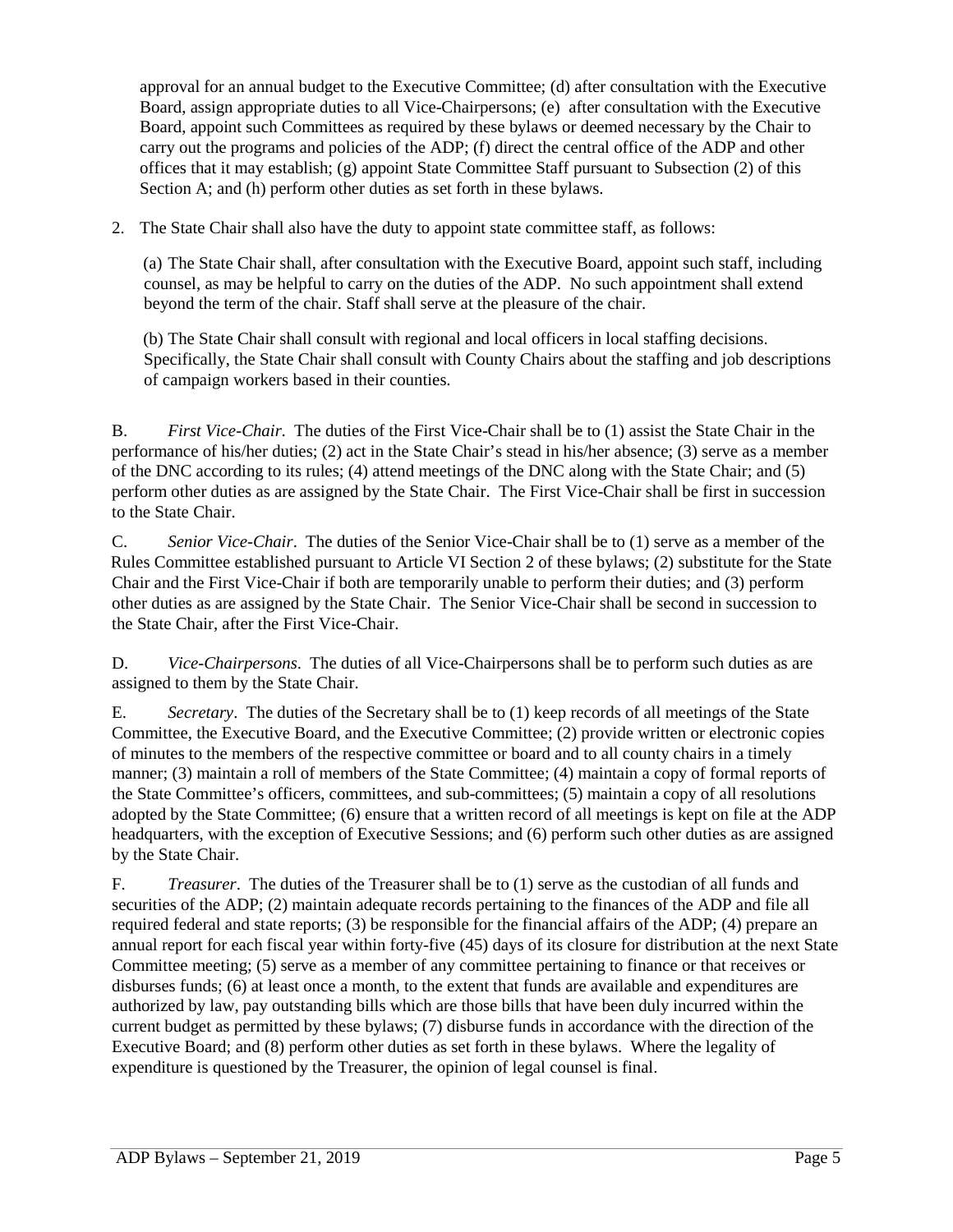G. *Educational Coordinator*. The duties of the Educational Coordinator shall be to (1) assist with and direct the implementation of the Party Platform and program for multicultural outreach; (2) chair the Platform Committee established pursuant to Article VI Section 3 of these bylaws; and (3) perform other duties as assigned by the State Chair.

H. *Affirmative Action Moderator*. The duties of the Affirmative Action Moderator shall be to (1) assist with and direct the implementation of the ADP Affirmative Action Program as outlined in Article IX of these bylaws; and (2) perform other duties as assigned by the State Chair.

I. *National Committee Members*. The duties of the National Committee Members elected pursuant to Article X of these bylaws shall be to (1) perform the duties described in Article X, Section 3 of these bylaws; and (2) perform other duties as assigned by the State Chair.

J. *Sergeant-At-Arms*. The duties of the Sergeant-At-Arms shall be to (1) maintain order at all meetings of the State Committee and of the Executive Committee; (2) keep an inventory of equipment that belongs to the State Party; and (3) report on this inventory at least once each year.

# **Section 4. REMOVAL OF STATE COMMITTEE OFFICERS.**

Any elected State Committee Officer shall be removed from office by a two-thirds (2/3) vote of the total number of the State Committee.

# **Section 5. VACANCIES.**

A. Vacancies among the State Committee Officers shall be filled by an election of the State Committee at an open meeting called with at least twenty-one (21) days written notice mailed by the ADP or State Chair. The postmark will signify compliance with the twenty-one (21) day notice requirement.

B. If the State Chair vacates his/her position and is replaced by a person of the opposite gender, the Senior Vice-Chair shall become the First Vice-Chair of the Party with all attendant duties including membership on the DNC, and the First Vice-Chair shall become the Senior Vice-Chair.

C. A vacancy in the office of State Chair may be filled by any State Committeeperson residing in any county, and no Vice-Chair will be disqualified by virtue of residency.

# **Section 6. EXPENSES OF OFFICERS.**

State Committee Officers may be reimbursed for reasonable out-of-pocket expenses in the performance of their duties as set forth in the ADP Annual Budget.

# **Section 7. ANNUAL BUDGET.**

The ADP Annual Budget, approved by the Executive Committee, shall represent the expenditure authority of the ADP, subject to amendment, and shall be in effect for the year starting on the first month after approval. Any expense in excess of the amount budgeted shall be subject to approval of the Executive Committee. The Treasurer shall provide a financial report at least quarterly. No contracts for capital expenditures, employment, consultants or contracts in excess of \$10,000 signed by the State Chair or on behalf of the ADP shall extend beyond the term of the State Chair without approval of the Executive Committee.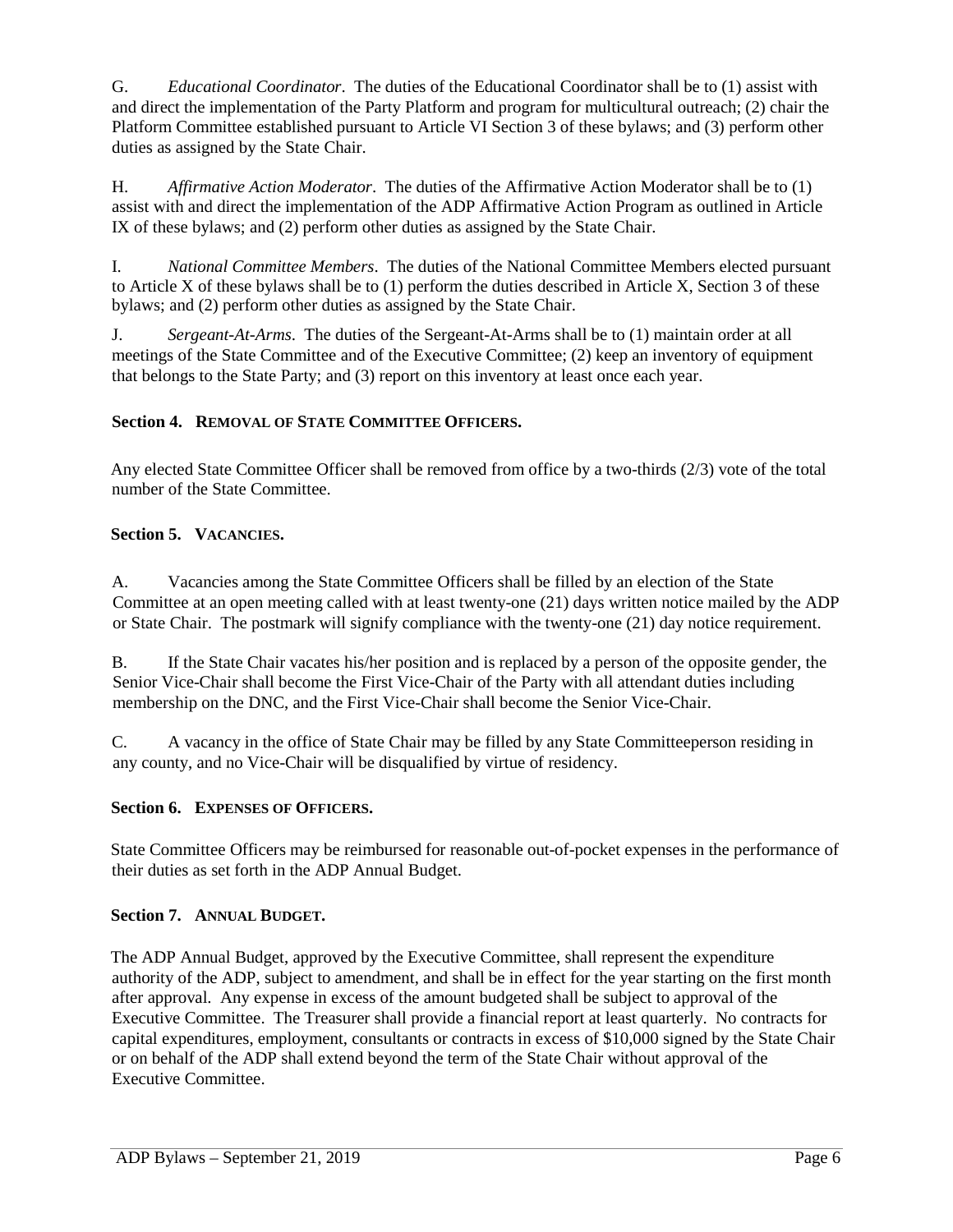### **ARTICLE IV. EXECUTIVE COMMITTEE**

#### **Section 1. MEMBERSHIP.**

A. Unless otherwise specified by law or by these bylaws, the Executive Committee shall consist of the following members: (1) The County Chairperson from each county; (2) the first and second County Vice Chairpersons from each county; (3) the National Committee Members elected pursuant to Article X of these bylaws; (4) three (3) Members-at-Large from each Congressional District; (5) the President or a representative of the President of the Young Democrats of Arizona; (6) the President or representative of the President of the Arizona Federation of Democratic Women's Clubs; and (7) the other State Officers listed in Article III of these bylaws.

B. The State Chair shall serve as Chair of the Executive Committee.

### **Section 2. AT-LARGE MEMBERS.**

The State Chair shall appoint the Members-at-Large within one (1) month following the State Committee Organizational Meeting.

### **Section 3. EXECUTIVE COMMITTEE DUTIES.**

The Executive Committee's duties shall be to (1) approve the Annual Budget and any amendments to it; (2) approve specific contracts extending beyond the State Chair's term; (3) act as the final board of arbitrators for State Committeepersons seeking reinstatement after a deemed resignation or removal; and (4) perform such duties as assigned by the State Chair.

#### **Section 4. MEETINGS.**

The Executive Committee shall meet at least three times in a calendar year.

# **ARTICLE V. EXECUTIVE BOARD**

#### **Section 1. MEMBERSHIP.**

The Executive Board shall consist of the following members: (1) All State Committee Officers elected pursuant to Article III or Article X, Section 2 of these bylaws; (2) the Chair of the Council of County Chairs; and (3) the National Committee Members elected pursuant to Article X of these bylaws. B. The State Chair shall serve as the Chair of the Executive Board.

#### **Section 2. EXECUTIVE BOARD DUTIES.**

The duties of the Executive Board shall be to (1) act on behalf of the State Committee between State Committee meetings; (2) perform other such duties as assigned by the State Chair; (3) adopt and maintain a Conflict of Interest Policy; and (4) adopt and maintain additional policies and procedures for the ADP and its staff.

### **Section 3. MEETINGS.**

- A. The Executive Board shall meet at least four times in a calendar year.
- B. The Executive Board may meet within 48 hours upon the call of the State Chair.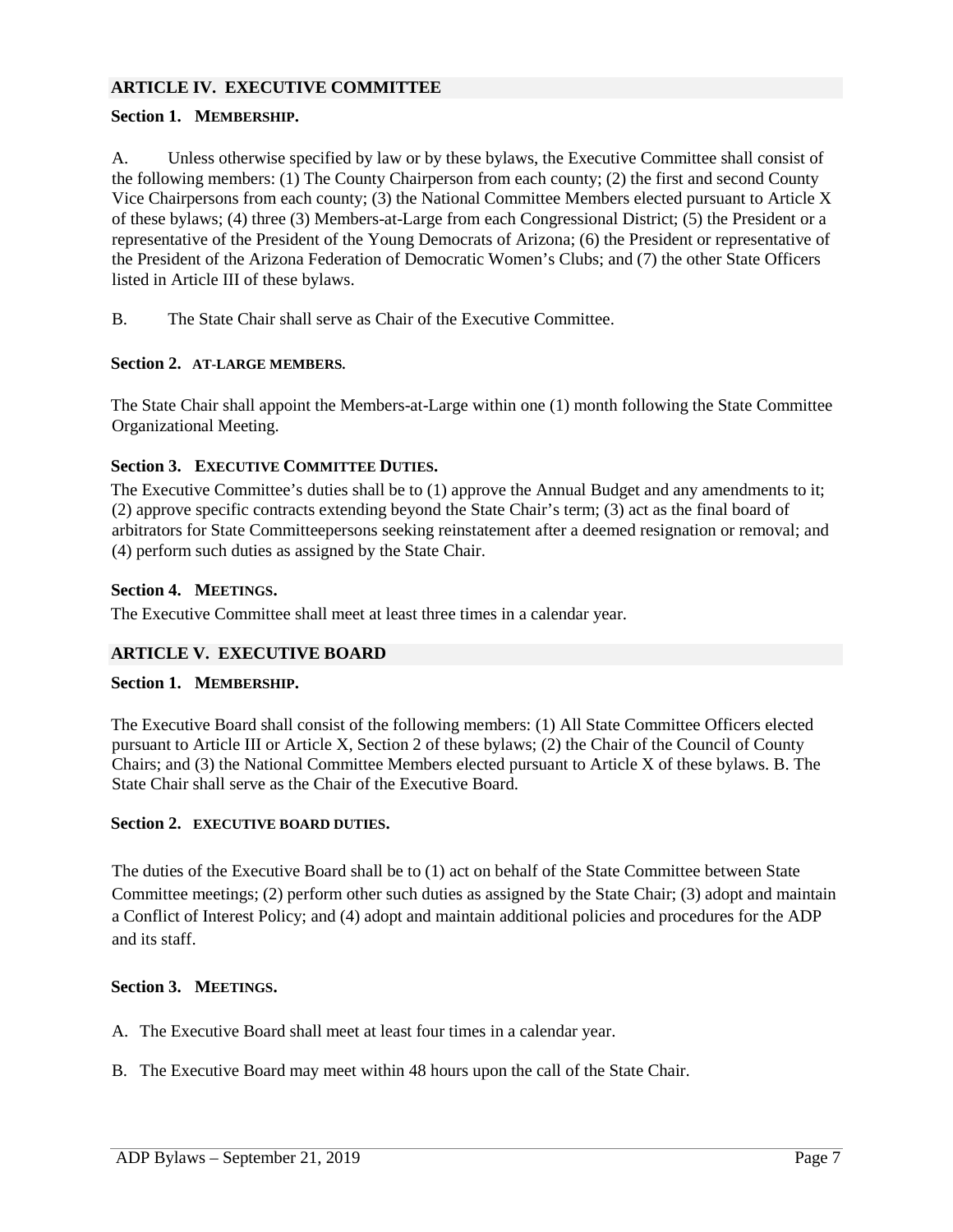C. Members may participate in person or electronically.

#### **Section 4. CONCURRENT POSITIONS.**

ADP Officers and other members of the ADP Executive Board shall not concurrently serve as officers of any political action committee.

# **ARTICLE VI. OTHER COMMITTEES**

## **Section 1. COUNCIL OF COUNTY CHAIRS.**

A. There shall be a Council of County Chairs composed of the elected chairpersons of each of the fifteen (15) County Committees.

B. The duties of the Council shall be to (1) serve as a support group for training and working with County Chairs to assist in finance, media relations, and other administrative skills; and (2) serve as an adjunct to the State Chair to facilitate the aims and goals of the ADP.

C. The Council shall meet at each meeting of the State Committee. In addition, the Council shall also meet at least once each quarter at a time other than during the State Committee meetings.

D. The time and place of such meetings shall be set by the Council through a Chair who shall be chosen by the County Chairs at the first meeting following the State Committee Organizational Meeting.

### **Section 2. STANDING COMMITTEES.**

A. The State Committee shall have the following Standing Committees: Affirmative Action Committee, Bylaws Committee, Communications Committee, Credentials Committee, Election Integrity Committee, Finance Committee, and Resolutions Committee. The determination of the personnel, size, and other details of the composition of Standing Committees shall be the duty of the State Chair.

B. The duties of the Standing Committees shall be as follows:

- 1. *Affirmative Action Committee*. The duties of the Affirmative Action Committee shall be to undertake the responsibilities stated in Article IX, Section 1 of these bylaws.
- 2. *Rules Committee*. The duties of the Rules Committee shall be to (a) keep the bylaws of the ADP consistent with the aims and policies of the ADP, and consistent with applicable laws; (b) propose changes in the bylaws; (c) review and recommend approval, rejection, or amendment of all proposed changes to the bylaws; (d) develop and recommend governance related policies and procedures for consideration by the Executive Board; (e) report to the State Committee; and (f) conduct other activities as requested by the ADP Chair.
- 3. *Communications Committee*. The duties of the Communications Committee shall (a) help create media awareness of the activities of the ADP; and (b) assist in any communications and voter outreach programs of the ADP.
- 4. *Credentials Committee*. The duties of the Credentials Committee shall be to (a) approve the credentials of all State or Executive Committee members at meetings of these committees; (b) review and approve all proxies in accordance with Article VIII, Section 6 of these bylaws; (c) oversee all vote counts;(d) resolve all challenges to members or proxies; and (e) in the event that a ballot is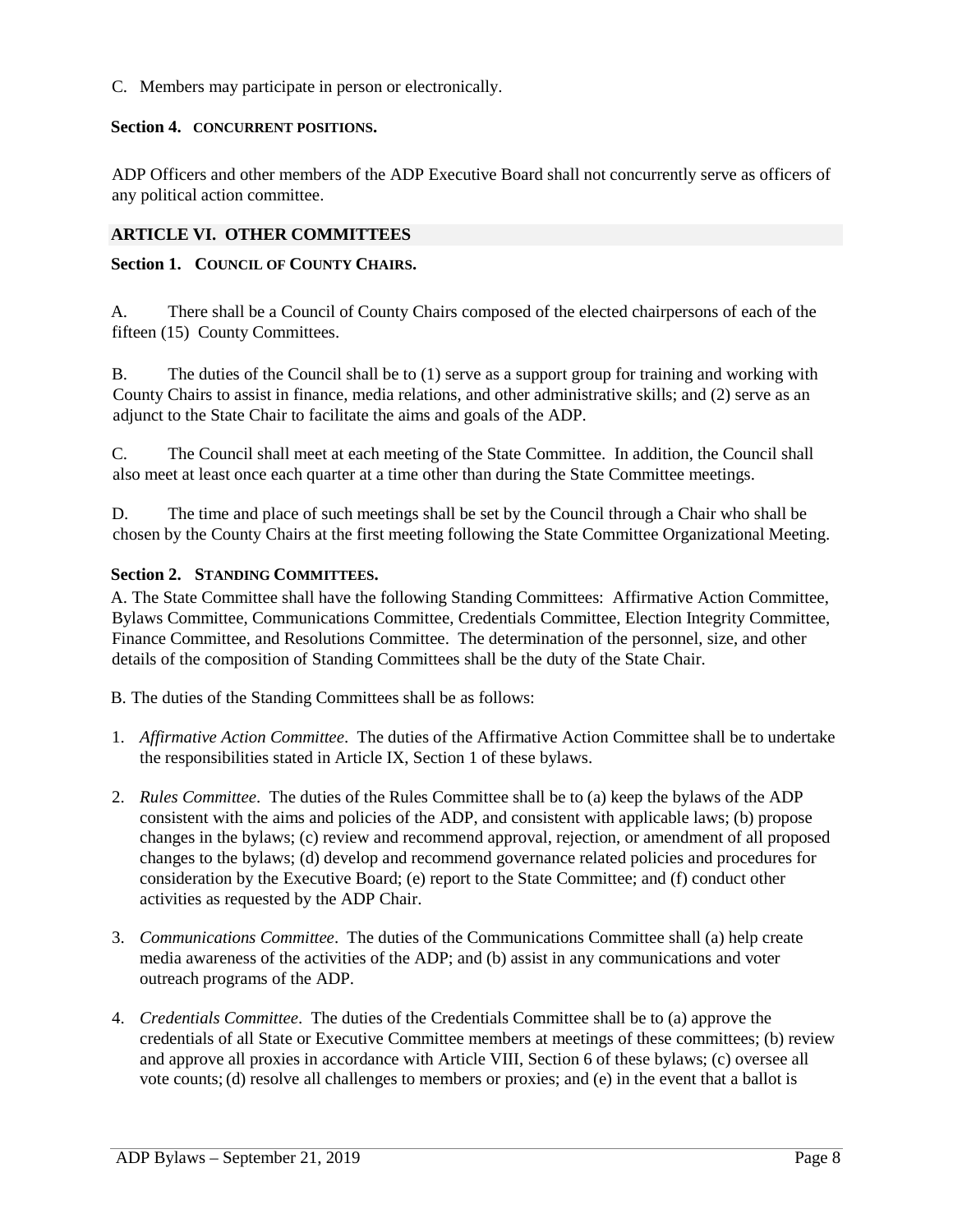required, (i) count the ballots; (ii) determine the intent of the voter; and (iii) resolve any conflicts regarding the validity of any ballot cast.

- 5. *Election Integrity Committee*. The duties of the Election Integrity Committee shall be to represent the ADP in all efforts to assure the integrity of the election process in consultation with the State Chair.
- 6. *Finance Committee*. The duties of the Finance Committee shall be to assist the State Chair in raising funds for the ADP.
- 7. *Resolutions Committee*. The duties of the Resolutions Committee shall be to (a) review all resolutions proposed to the State Committee in accordance with these bylaws; (b) report to the State Committee and recommend approval, rejection, or amendment of all resolutions; (c) establish and publish the procedures for the proposition of resolutions that are consistent with these bylaws.

### **Section 3. SPECIAL COMMITTEES.**

- A. The State Committee shall have the following Special Committees: Coordinated Campaign Committee, Delegate Selection Committee, Platform Committee, and other special committees as may be appointed by the State Chair or as may be directed by the State Committee. The determination of the personnel, size, and other details of the composition of Special Committees shall be the duties of the State Chair; provided that the composition of the Coordinated Campaign Committee shall also be determined in conjunction with the DNC.
- B. The duties of the Special Committees shall be as follows:
- 1. *Coordinated Campaign Committee*. The duties of the Coordinated Campaign Committee shall be to raise funds to support the activities of the ADP's Coordinated Campaign.
- 2. *Delegate Selection Committee*. The duties of the Delegate Selection Committee shall be to ensure that the rules for delegate selection for conventions and meetings are kept consistent pursuant to Article XI of these bylaws and to undertake selection of delegates in accordance with those rules.
- 3. *Platform Committee*. The duties of the Platform Committee shall be to (a) draft a platform that shall be submitted to the Executive Committee for additions and changes prior to its submission to the State Committee; and (b) ensure that the endorsed document shall be available one (1) month prior to the meeting of the State Committee at which the platform is to be considered for approval.

#### **Section 4. COMMITTEE STATEMENTS.**

No committee shall be authorized to issue any statement on behalf of either the State Committee or the Executive Committee or as coming from the ADP. Any statement or report issued by any committee in its own behalf shall be confined to the scope of its duties.

#### **Section 5. FUNDS.**

All funds for committees are under the internal control of the ADP and fall within the duties of the Treasurer.

# **ARTICLE VII. ADP CAUCUSES AND ADP COUNCILS**

These rules regarding ADP Caucuses and ADP Councils shall be fully in effect at the Biennial Organization meeting following adoption of this bylaw. Corresponding policies and procedures will define accommodations for the interim period, as may be appropriate.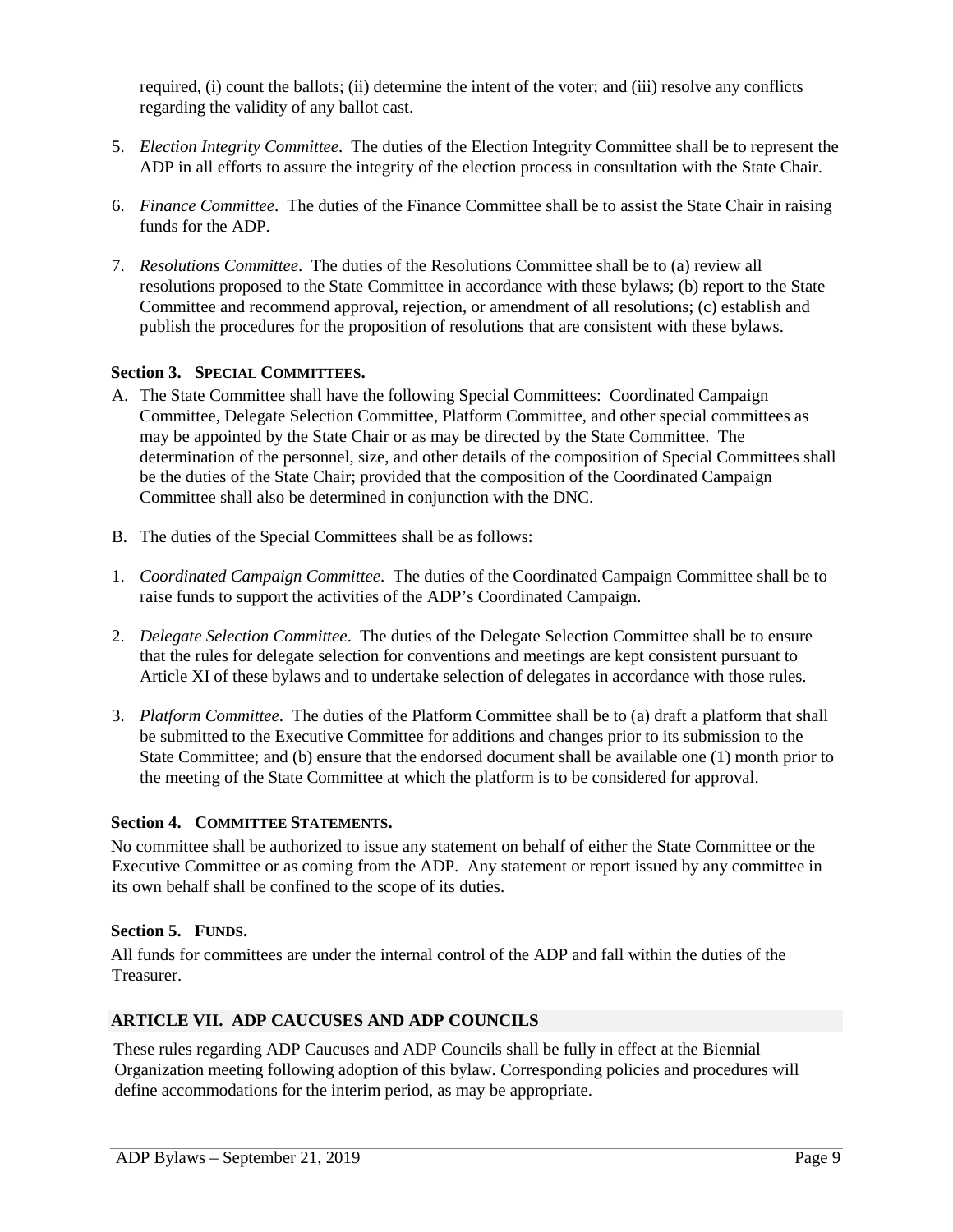#### **Section 1. DEFINITIONS AND STRUCTURE.**

A. *Purpose.* The ADP seeks to build a State Committee membership that is representative of its statewide constituency and that is committed to the Party's principles and platform. Therefore, provision is made for the formation and operation of ADP Caucuses and ADP Councils.

## B. *Definitions***.**

1. **ADP Caucus.** A Party caucus is a statewide organization. Accordingly, an ADP Caucus is a subgroup of the State Committee membership that represents, acts on behalf of, or advocates for a specific constituency group and the issues that impact it. ADP Caucuses have a stated mission, activities, goals and purposes consonant with those of the ADP and the DNC. All ADP Caucuses shall:

> (a) represent a constituency (identity group) that shares inherent and/or immutable traits which define the Caucus.

(b) represent a constituency that includes State Committeepersons from least four (4) counties.

(c) represent a significant constituency of the ADP that is currently, or has been historically, underrepresented.

2. **ADP Council.** A Party council is a statewide organization. Accordingly, an ADP Council is a subgroup of the State Committee membership that represents, acts on behalf of, or advocates for a specific issue or cause. ADP Councils have a stated mission, activities, goals and purposes consonant with those of the ADP and the DNC. All ADP Councils shall:

- (a) represent and advocate for an issue or cause that is of importance to the Democratic Party.
- (b) demonstrate support from at least 10% of the State Committee membership, with representation from at least four (4) counties.

C. *Membership***.** The Members of each ADP Caucus and ADP Council shall be State Committeepersons. Each Caucus and each Council shall maintain a membership of at least twenty-five (25) State Committeepersons, including persons from at least four (4) different counties. Caucuses and Councils may choose to include "associates" who are not considered Members; associates shall be PCs or other Democrats who are not State Committeepersons. Associates may attend meetings and participate in activities. Associates shall not have voting rights.

D. *Establishing and Maintaining a Caucus or Council.* A potential or existing ADP Caucus or ADP Council shall follow all ADP policies and procedures for the establishment, renewal, and dissolution of a Caucus or Council. The Executive Board shall be the final arbiter regarding eligibility to organize and operate any ADP Caucus or ADP Council.

E. *Geographic Scope.* All Democratic Party caucuses and councils shall be statewide. Regional activities are encouraged; however, party committee connections shall be with the ADP.

F. *Implied Association*. Only ADP Caucuses and ADP Councils shall be defined as such. Other groups identifying as caucuses or councils shall not include the term Democratic Party in their name.

#### **Section 2. OPERATIONS.**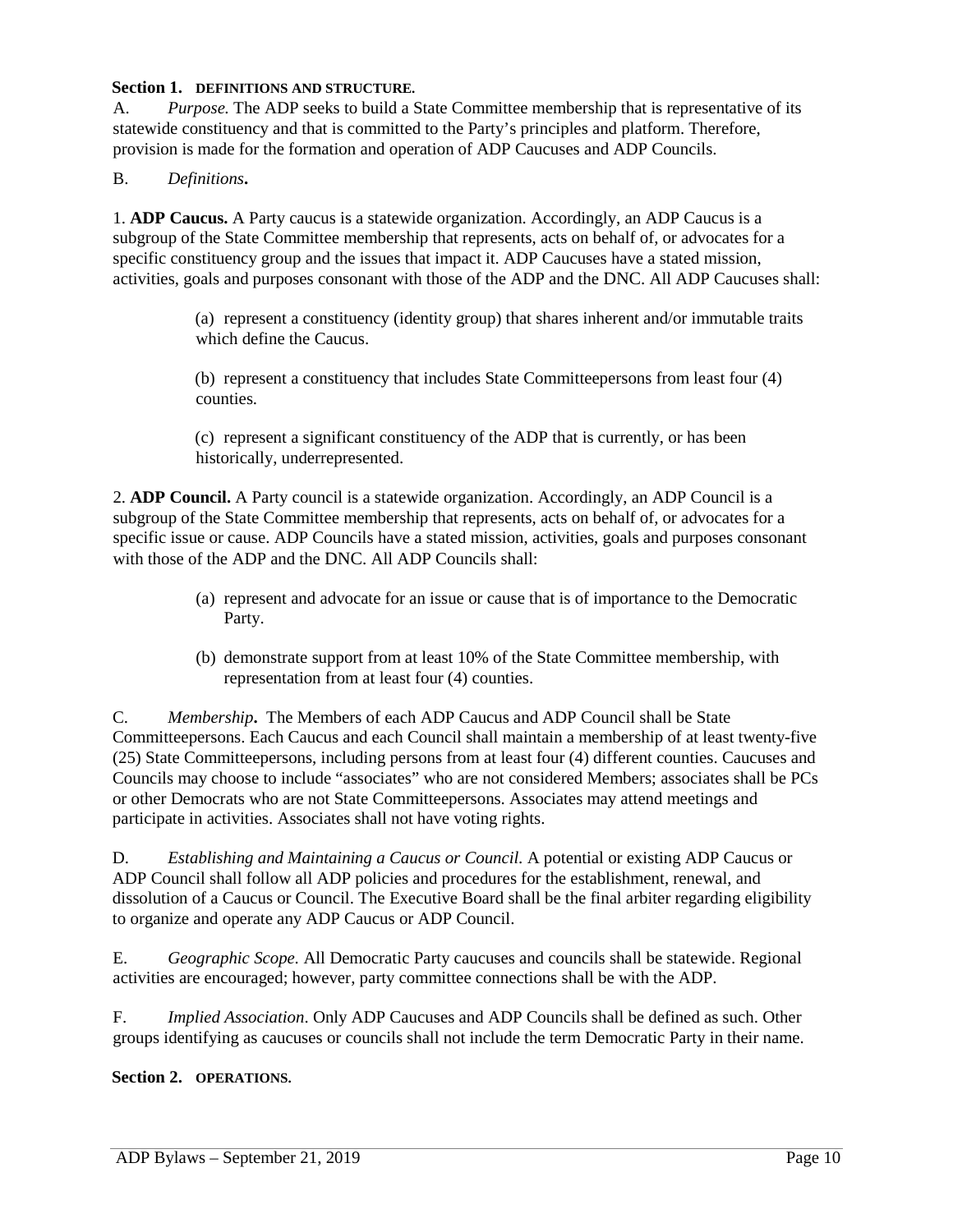A. *Governance and Oversight.* As the governing body of the ADP, the State Committee shall govern the ADP's Caucuses and Councils. The ADP Executive Board shall adopt and execute policies and procedures for Caucuses and Councils. Additionally, the Executive Board shall seek to facilitate the successful establishment and operation of Caucuses and Councils.

B. *Leadership***.** Each ADP Caucus and each ADP Council shall select a Leader and a Co-Leader who are State Committeepersons residing in different counties. Leadership terms shall be two (2) years and will commence with the Biennial Organization Meeting. The Leader and Co-Leader shall not be officers of the ADP, nor shall they be officers of any political action committee.

C. *Meetings.* ADP Caucuses and Councils shall meet in the context of each State Committee Meeting. The Caucus or Council will hold additional meetings, including remotely, as appropriate to pursue its mission and implement its goals.

D. *Activities.* ADP Caucuses and Councils shall follow all policies and procedures for Caucus and Council activities. All finances, such as fundraising and nominal expenditures, shall be managed within the ADP.

E. *Reports.* Within two (2) weeks of each State Committee Meeting, the Caucus or Council shall submit a progress report to the ADP Secretary. Additionally, the Caucus or Council shall submit a Biennial Report to the ADP Secretary within two (2) weeks of each ADP Biennial Organizational Meeting. Reports shall be prepared and submitted in accordance with the policies and procedures for Caucuses and Councils. Reports shall be reviewed and assessed by the Executive Board or its designee.

F. *State Executive Committee Membership*. When an ADP Caucus or ADP Council is approved for renewal and its Biennial Report is found to demonstrate substantive contributions to the goals and purposes of the ADP (as determined by the Executive Board or its designee), the Caucus or Council shall be entitled to select one of its members to serve on the Executive Committee of the ADP.

G. *Revocation Events*. The Executive Board has the final authority regarding dissolution of a Caucus or Council. Any of the following events may result in the dissolution of an ADP Caucus or ADP Council:

> 1) The Caucus or Council fails to remain in compliance with eligibility or membership requirements.

> 2) The Caucus or Council fails to comply with current policies and procedures for ADP Caucuses.

3) The Caucus or Council fails to follow the bylaws of the ADP.

4) The Caucus or Council makes a public statement that conflicts with a position, rule, or procedure of the ADP.

5) The Caucus or Council endorses any candidate for public office during the pre-primary or primary period.

6) The Caucus or Council endorses or devotes effort on behalf of candidates other than Democratic candidates.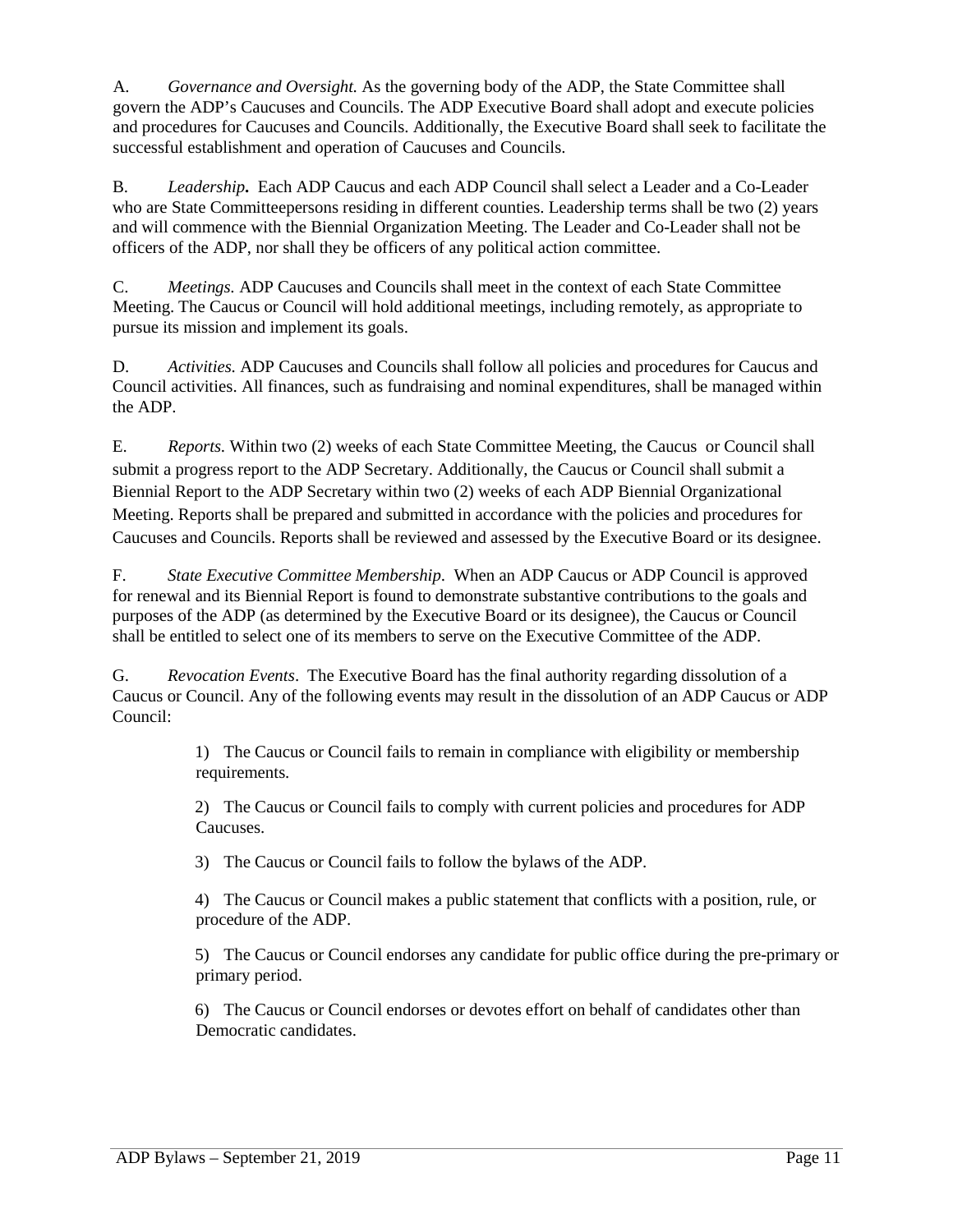#### **ARTICLE VIII. PRESIDENTIAL ELECTORS**

# Section 1. **ENDORSEMENTS.**

The State Committee shall endorse persons to be candidates for Presidential Electors of the Party. Each such Elector shall be required to pledge as a condition of his/her selection that s/he will vote for the Presidential and Vice Presidential nominee of the National Democratic Convention of the Democratic Party.

#### **ARTICLE IX. MEETINGS**

### **Section 1. MEETINGS.**

A. The State Committee and the Executive Committee shall meet on the call of the Chair or in accordance with any resolution adopted by it.

B. The Chair shall call a meeting within twenty (20) days of the date designated by any petition filed with the Secretary and signed by ten (10) percent of the total membership of the body whose meeting is sought, as long as such petition is signed by members of at least three (3) counties.

#### **Section 2. WRITTEN NOTICE.**

Proper notice shall be given of the date, time, and place by mail to each member of the body that is meeting at his/her address as shown on the records of the State Committee by first class mail at least ten (10) days prior to a meeting or by bulk mail at least seventeen (17) days before the meeting.

#### **Section 3. QUORUM.**

A quorum of members of the body that is meeting shall consist of at least forty (40) percent of the membership, provided that notice has been given in accordance with Section 2 of this Article. Proxies will be counted as members present. A quorum shall be present for all voting.

#### **Section 4. VOTING.**

Voting within the State Committee, the Executive Committee or any of their sub-committees shall be on an individual basis and may be actual roll call vote, by county, by division of the body in commonly accepted manner, or by voice vote, as may be appropriate. No slate or title identification shall be made on any ballot or in balloting.

#### **Section 5. DEBATE.**

No delegates or members shall speak longer than five (5) minutes at one time, except as provided in the order of the day or by a vote of the majority of members present.

#### **Section 6. PROXY ATTENDANCE.**

Members of the State or Executive Committee meeting pursuant to these bylaws may vote by proxy, in which event the following regulations apply:

A. Each proxy shall be given to a Precinct Committeeperson residing in the county where the State Committeeperson resides, except that any State Committeeperson residing in a Legislative District lying wholly within a single county shall give his/her proxy to another qualified Precinct Committeeperson residing within such district.

B. Each proxy shall be attested by a notary or by two witnesses.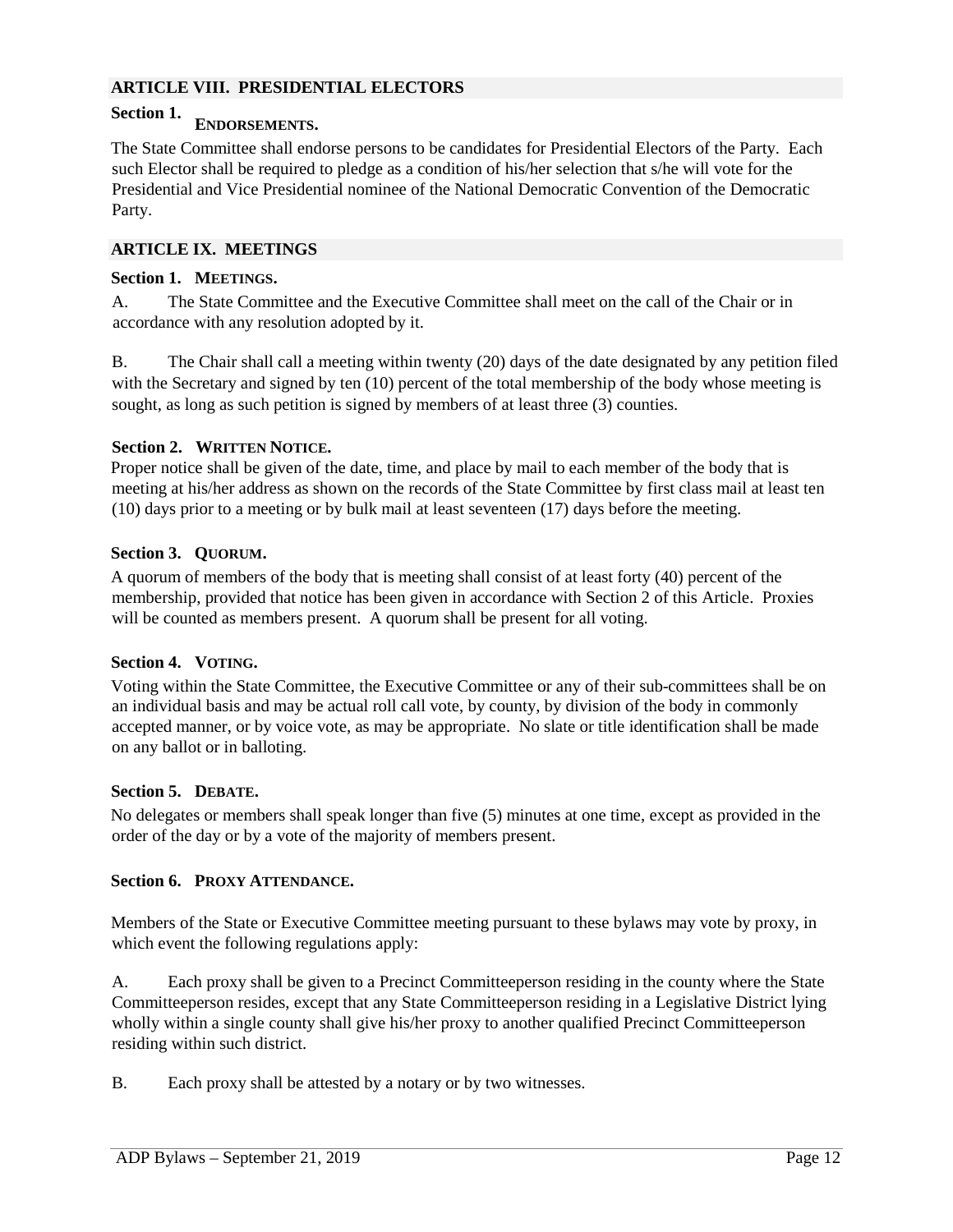C. Each proxy shall state a specific meeting for which it is given and shall be valid only for that meeting.

D. Each proxy shall be dated as of the date it is given and shall be valid only if executed within twenty (20) days of the date of the meeting for which the proxy is granted.

E. There shall be no limit to the number of proxies an individual can hold, except that if the State or Executive Committee meeting is held in the county of residence of a committeeperson, then that committeeperson shall carry no more than three (3) proxies.

F. Proxy voting in the matter of Delegate Selection for the Democratic National Convention or any meeting covered by separate rules shall be governed by those rules.

G. Any member who has been present at a State or Executive Committee meeting held pursuant to these bylaws, may, upon leaving the meeting, give his/her proxy in accordance with Section  $(A)(1)$  of this Article; however, if no other qualified Precinct Committeeperson of the county where the State Committeeperson resides will be present after the departure of the State Committeeperson, s/he may give his/her proxy to the State Chair to be voted in accordance with written instructions s/he shall put on the proxy form, or, in the absence of such written instructions, to be voted at the discretion of the State Chair.

H. All proxies must be voted in accordance with written instructions the member includes on the proxy form. Failure to do so will invalidate the proxy.

I. Proxy voting is not permitted at any other committee meeting pursuant to these bylaws.

J. All challenges to members or proxies shall be referred to the Credentials Committee for resolution.

# **Section 7. AGENDA.**

The State Chair shall prepare the agenda for each State Committee or Executive Committee meeting. The agenda must provide adequate opportunity at each meeting for any member of that body to present new business.

# **Section 8. WRITTEN RECORD**

A written record of all State Committee and Executive Committee meetings shall be kept on file at the ADP headquarters, with the exception of Executive Sessions.

# **Section 9. OPEN MEETINGS.**

All meetings of the State Committee and its subcommittees shall be open meetings.

# **Section 10. PARLIAMENTARY PROCEDURE.**

A. All meetings of the Party shall be conducted under Robert's Rules of Order, Newly Revised, most current edition.

B. The State Chair may appoint a Parliamentarian who shall serve without a vote by reason of such office. Should the Parliamentarian be absent at any meeting at which his/her services are required, the State Chair may appoint another to act as Parliamentarian for any such meeting.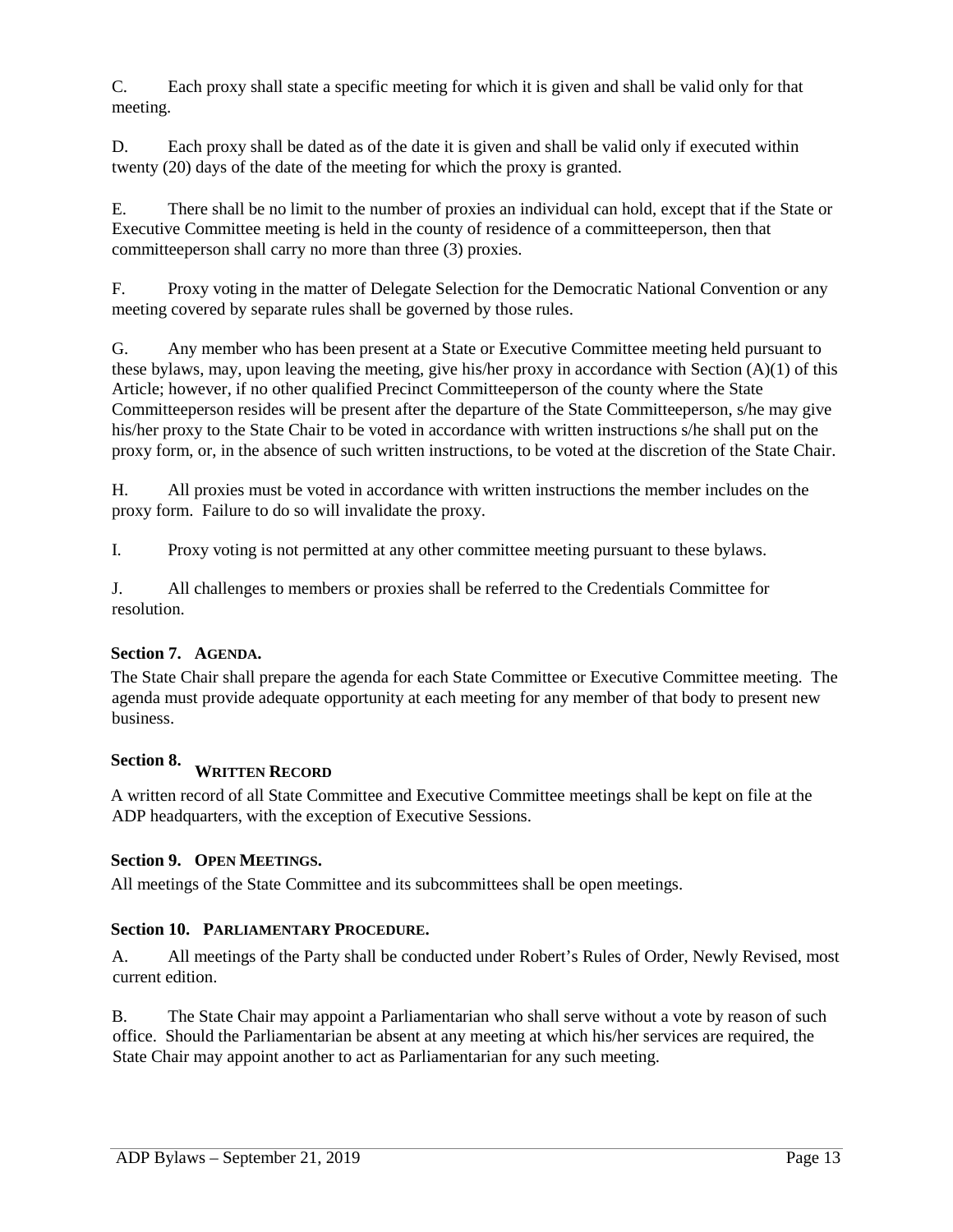## **Section 11. PROPOSED RESOLUTIONS.**

A. A State Committeeperson proposing a resolution shall, submit in writing or by email to the Secretary of the ADP a copy of the proposed resolution at least thirty (30) days prior to the State Committee meeting, for the purpose of permitting a copy of the proposed resolution to be transmitted to all members along with the call to the meeting.

B. Notwithstanding subsection (A), a State Committeeperson may submit a proposed resolution less than thirty (30) days prior to a State Committee meeting only under the following conditions:

- 1. The event or circumstance precipitating the proposed resolution has occurred less than thirty (30) days prior to the meeting; or
- 2. Knowledge of the event or circumstance precipitating the proposed resolution has occurred less than thirty (30) days prior to the meeting.

C. A State Committeeperson submitting a proposed resolution less than thirty (30) days prior to a State Committee meeting, shall present the proposed resolution at the Resolutions Committee meeting held on the day of the State Committee Meeting, and shall provide sufficient copies of said resolution to be distributed to every member present at the State Committee meeting.

# **ARTICLE X. AFFIRMATIVE ACTION**

### **Section 1. COMMITTEE.**

A. The State Committee shall establish a permanent Affirmative Action Committee as a Standing Committee under the direction of the Affirmative Action Moderator and the State Chair.

B. The duties of the Affirmative Action Committee shall include, but not be limited to, the following: (1) prepare a program and budget aimed at insuring that there is no discrimination in representation in the State Committee based on race, color, national origin, sex, age, physical handicap, religion, philosophical persuasion, sexual orientation, or gender identity and, more specifically, this program should stress methods to bring underrepresented groups into the Party organization as Precinct Committeepersons and State Committeepersons; (2) set goals and timetables for achieving participatory representation of the groups; and (3) make a quarterly progress report to the State Committee.

# Section 2. **MEMBERSHIP.**

A. The Affirmative Action Committee shall consist of at least ten (10) members representative of the makeup of the Democrats of the State of Arizona. The Committee members shall be appointed by the State Chair.

B. The Affirmative Action Committee shall elect from its members an Assistant Moderator, a Secretary and such other officers as they deem necessary.

#### **Section 3. MEETINGS.**

The Affirmative Action Moderator shall call at least one (1) meeting each quarter and the Affirmative Action Committee shall meet at least once each quarter.

#### **Section 4. TARGETING UNDER-REPRESENTED GROUPS.**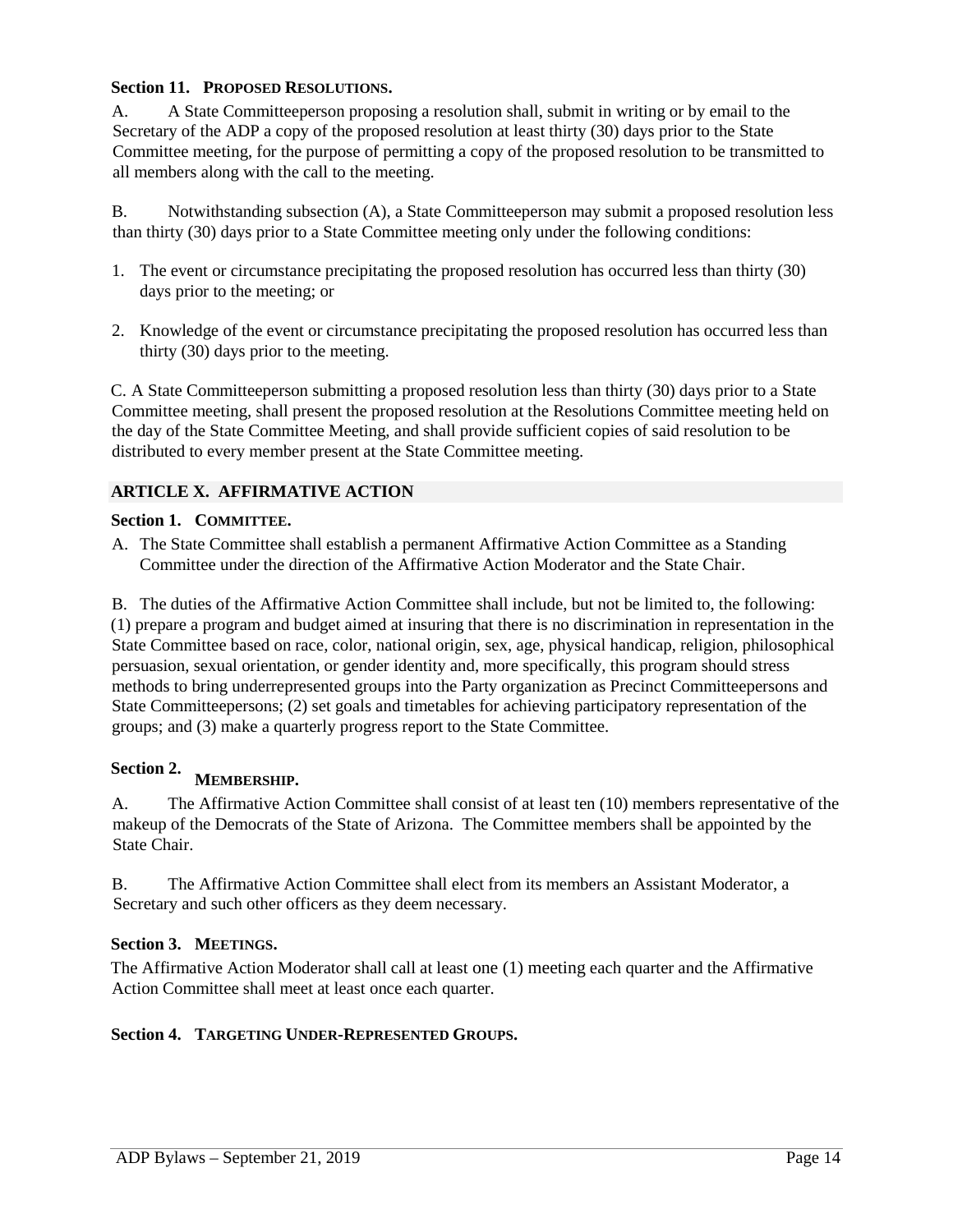A. The latest U.S. Census or an equivalent recognized demographic study (that indicates a profile of Democratic voters) shall be used wherever possible to determine whether various groups are underrepresented.

B. Any group, according to race, color, sex, national origin, or age that has a percentage of the State Committee less than their percentage of the State of Arizona by more than five (5) percent, shall be considered as a group that is under-represented and shall receive the focus of attention of the Affirmative Action Committee first.

# **Section 5. COUNTY COMMITTEES.**

Each County shall have an Affirmative Action Committee and a program with time schedules.

### **ARTICLE XI. NATIONAL COMMITTEE**

### **Section 1. MEMBERSHIP.**

Pursuant to the rules of the Democratic National Committee, the State Chair and the First Vice-Chair along with the National Committee Members elected pursuant to Section 2 of this Article shall be the Arizona members of the DNC.

### **Section 2. ELECTION OF NATIONAL COMMITTEE MEMBERS.**

- A. The State Committee shall elect by a majority vote the number of National Committee Members authorized by the DNC, all of whom are qualified Democratic electors and who have been elected or appointed as Precinct Committeepersons, to represent the state of Arizona on the DNC for a term of four (4) years.
- B. These elected National Committee Members shall be divided equally between male and female members as closely as is possible.
- C. The normal election for the National Committee Members shall be held at the first State Committee meeting in the year of the National Convention to select a presidential nominee.

D. Should a vacancy occur in the Arizona membership of the DNC, the State Committee shall elect one (1) of its members to fill the unexpired term.

#### **Section 3. DUTIES OF NATIONAL COMMITTEE MEMBERS.**

The duties of the National Committee Members shall be to attend such meetings as are called by the National Committee, whenever possible.

#### **Section 4. DELEGATE SELECTION FOR NATIONAL COMMITTEE CONVENTIONS AND MEETINGS.**

There shall be rules for delegate selection for conventions and meetings of the DNC, which shall be in accordance with the guidelines set by the DNC. These rules shall be an Appendix to these bylaws and may be enacted, changed or modified separately from these bylaws, but must comply with these bylaws.

#### **ARTICLE XII. GENERAL PROVISIONS**

#### **Section 1. [RESERVED].**

#### **Section 2. DEFINITIONS.**

For purposes of these bylaws, the following definitions shall apply: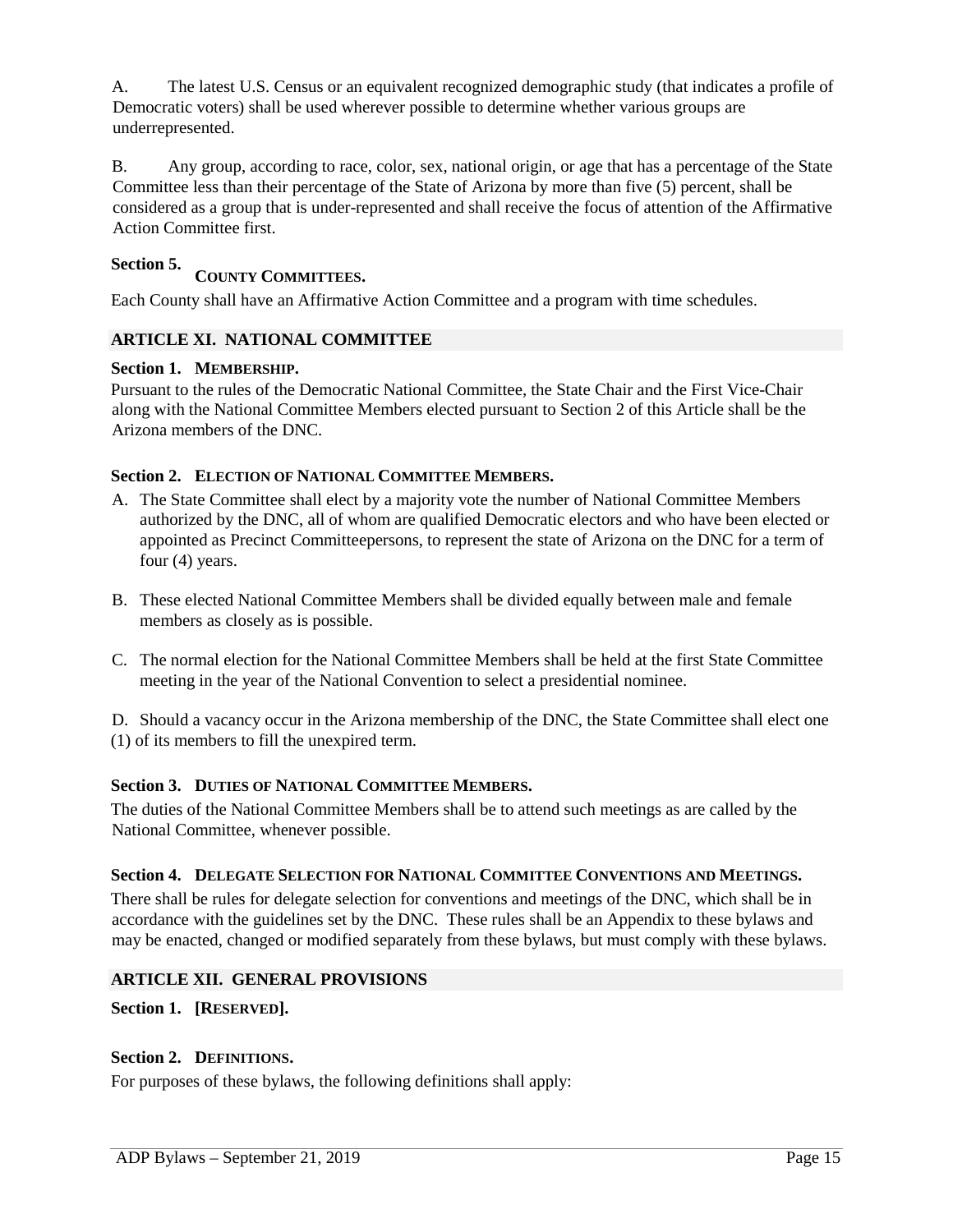- A. "ADP" means the Arizona Democratic Party.
- B. "Committeeperson," includes "committeeman" and "committeewoman" as defined by statute, or the National Democratic Party Charter & Bylaws.

C. "County Committee" means a Democratic Party county committee established pursuant to Ariz. Rev. Stat. §§ 16-821 and 16-824. "County Committee Organizational Meeting" means the biennial statutory County Committee organizational meeting held pursuant to Ariz. Rev. Stat. § 16-824 and applicable county bylaws.

- D. "DNC" means the Democratic National Committee organized pursuant to the National Democratic Party Charter & Bylaws.
- E. "Legislative District Committee" means a Democratic Party committee established pursuant to Ariz. Rev. Stat. § 16-823. "Legislative District Committee Organizational Meeting" means the biennial statutory legislative district committee organizational meeting held pursuant to Ariz. Rev. Stat. § 16- 823 and applicable Legislative District Committee bylaws.
- F. "Precinct Committeeperson" means a precinct committee person who is elected or appointed pursuant to Ariz. Rev. Stat. §§ 16-821 and § 16-825 and applicable County Committee or Legislative District Committee bylaws.
- G. "State Committee Organizational Meeting" means the biennial statutory state committee organizational meeting held pursuant to Ariz. Rev. Stat. § 16-826 and Article II Section 2(A) of these bylaws.

# **ARTICLE XIII. BYLAWS**

# **Section 1. EFFECTIVE DATE.**

These bylaws shall go into effect immediately upon their adoption and shall continue in force for present and future membership subject to amendment or termination in accordance with the provisions of this Article.

# **Section 2. AMENDMENTS.**

A. These bylaws may be amended by a vote of not less than two-thirds (2/3) of the members of the State Committee present, in person or proxy, at a regular or specially called meeting of the State Committee. The Rules Committee shall oversee revisions to these bylaws, as described in Article VI, Section 2.B.2.

B. Only State Committee members in good standing may propose a change to the bylaws. Any proposed change to the bylaws must be presented in writing accompanied by a statement explaining the purpose to be achieved and reasons supporting the change. All proposed changes shall be prepared and submitted according to current procedures established by the Rules Committee.

C. Proposed amendments in writing must be received in the State Headquarters or by the Secretary at least thirty (30) days prior to potential consideration at a meeting. The content of proposed amendments to be considered shall be transmitted to all members at least seven (7) days prior to the meeting.

D. Proposed bylaw amendments may be modified or refined by State Committee members during discussion prior to holding a vote on the proposed change. Modifications may be accepted or declined by